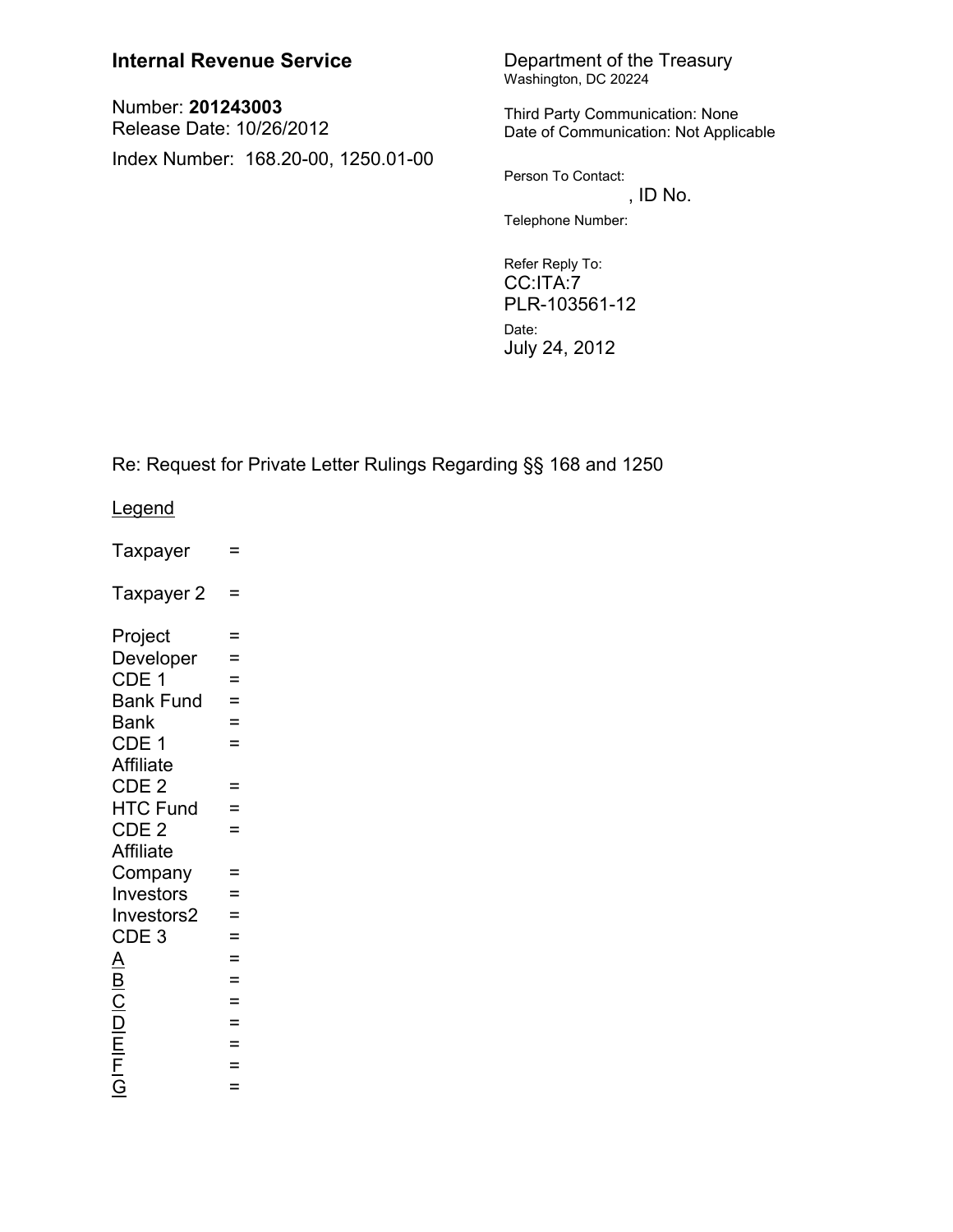|                   | =                 |  |
|-------------------|-------------------|--|
|                   |                   |  |
|                   |                   |  |
|                   |                   |  |
|                   |                   |  |
|                   |                   |  |
|                   |                   |  |
|                   |                   |  |
|                   |                   |  |
|                   |                   |  |
|                   |                   |  |
|                   |                   |  |
|                   |                   |  |
|                   |                   |  |
|                   |                   |  |
|                   |                   |  |
|                   |                   |  |
|                   |                   |  |
|                   | =                 |  |
|                   | $=$               |  |
|                   |                   |  |
|                   | $\equiv$          |  |
|                   |                   |  |
|                   | $=$<br>$=$<br>$=$ |  |
| Date3<br>Date4    |                   |  |
| Date <sub>5</sub> |                   |  |
| Date <sub>6</sub> | =                 |  |
| Date7             | =                 |  |
|                   |                   |  |
| Dear              |                   |  |

This letter responds to a letter dated Date1, and subsequent correspondence, submitted on behalf of Taxpayer and Taxpayer 2, requesting a letter ruling under §§ 168(e)(2) and 1250 of the Internal Revenue Code regarding a mixed-use development.

## FACTS

Taxpayer and Taxpayer 2 represent that the facts are as follows:

Developer was formed to develop and renovate Project, a building located at A, into a mixed-use development consisting of hotel rooms and residential rental apartments. Project was originally built in Date2 and renovated in Date3, and consists of an East section that is  $\underline{B}$  stories tall, and a West section that is  $\underline{C}$  stories tall. The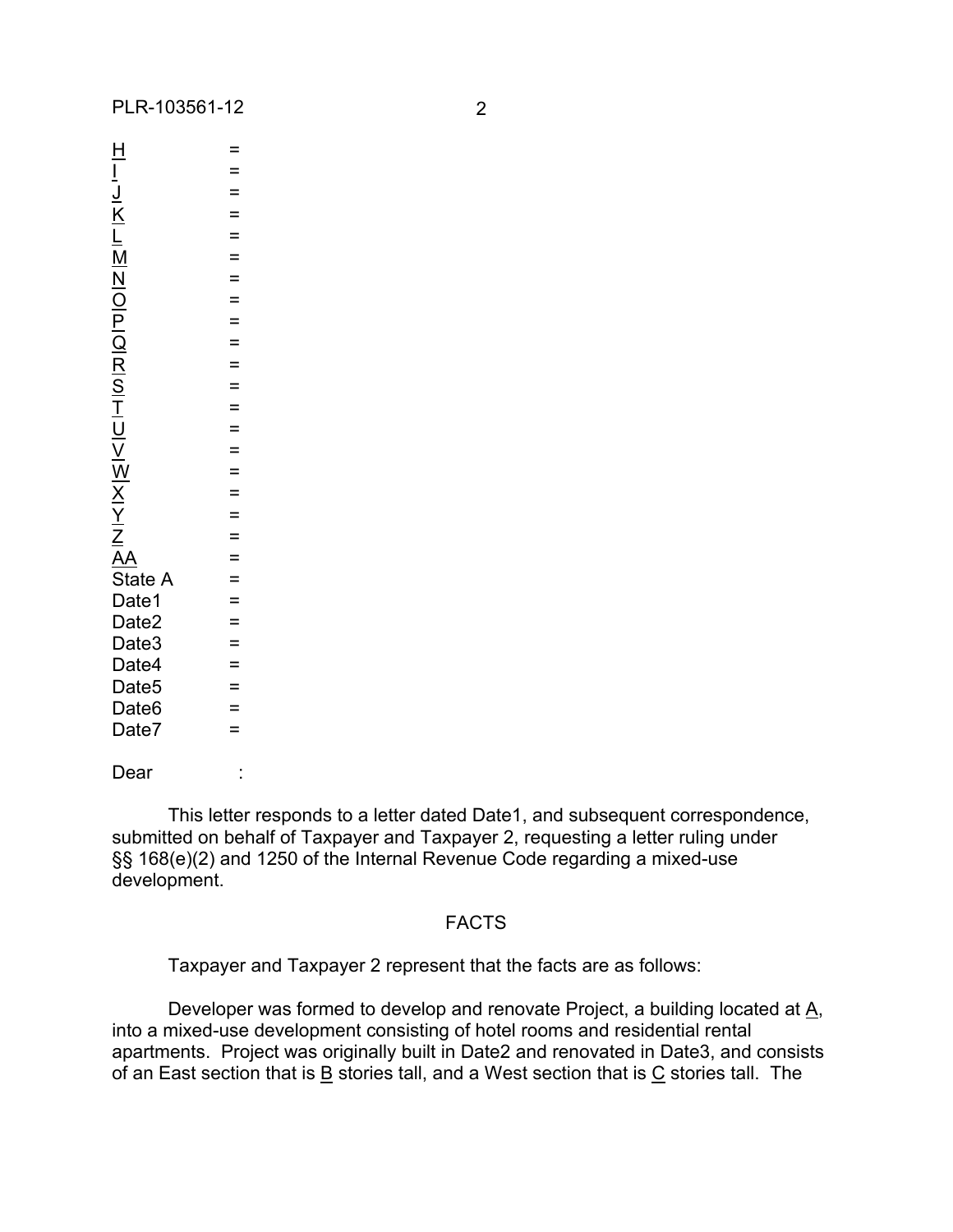PLR-103561-12 3

East and West sections were built to function as one building and are treated as such. The floor elevations are identical between the structures (except at the  $\underline{B}^{\text{th}}$  floor addition). In Date4, an atrium was carved out at the middle of the building down to floor D.

Project received funds under the Federal new markets tax credit (NMTC), under Federal and State A historic tax credits (HTC) financing structures, and from the U.S. Department of Housing and Urban Development (HUD). As a condition to receiving HUD mortgage insurance for the residential portion of the building, Project was required to enter into a HUD regulatory agreement subject to the requirements under 24 CFR part 200, subpart A.

The building was divided into two separate condominiums in order to satisfy HUD regulatory requirements that the owner of the residential rental portion of Project not engage in any business activity that is not in connection with the residential portion of Project. The two condominiums are comprised of Hotel Condominium Unit and Apartment Condominium Unit (collectively, the Units). The Units are located on a single tract of land and will be placed in service within the same 12-month period.

The Hotel Condominium Unit is owned by Taxpayer. Taxpayer is a State A limited liability company that is treated as a partnership for Federal income tax purposes. Taxpayer is owned E% by CDE 2, G% by Investors, and F% by Investors2, K% by Developer, and L% by CDE 1. In turn, CDE 1 is owned H% by Bank Fund and I% by CDE 1 Affiliate. Bank Fund is owned J% by Bank. CDE 2 is owned H% by HTC Fund and I% by CDE 2 Affiliate. HTC Fund is owned J% by Company. Investors2 is owned H% by HTC Fund and I% by Developer.

The Apartment Condominium Unit is owned by Taxpayer 2. Taxpayer 2 is a State A limited liability company that is treated as a partnership for Federal income tax purposes. Taxpayer 2 is owned K% by Developer, M% by CDE 1, N% by CDE 3, and O% by Investors. CDE 3 is owned H% by HTC Fund and I% by CDE 2 Affiliate. Taxpayer and Taxpayer 2 represent that they are owned 100% by the same entities such that Taxpayer and Taxpayer 2 are controlled partnerships under § 707(b)(1)(B).

The terms of the HUD financing preclude the Hotel Condominium Unit lenders from holding a security interest in the Apartment Condominium Unit. HUD has a first mortgage lien against the Apartment Condominium Unit, which includes the residential component, retail component, and parking component. There is no crosscollateralization between the Units. However, each source of financing has been conditioned on the commitment of the other financing sources to Project as a whole with one set of financial projections. Moreover, the Flow of Funds Memorandum dated Date7, prepared for the closing of the NMTC, HTC, and HUD financing of Project, reinforces the interdependency of each source of financing with regard to the entire Project. For instance, HUD loan proceeds must be released and applied to the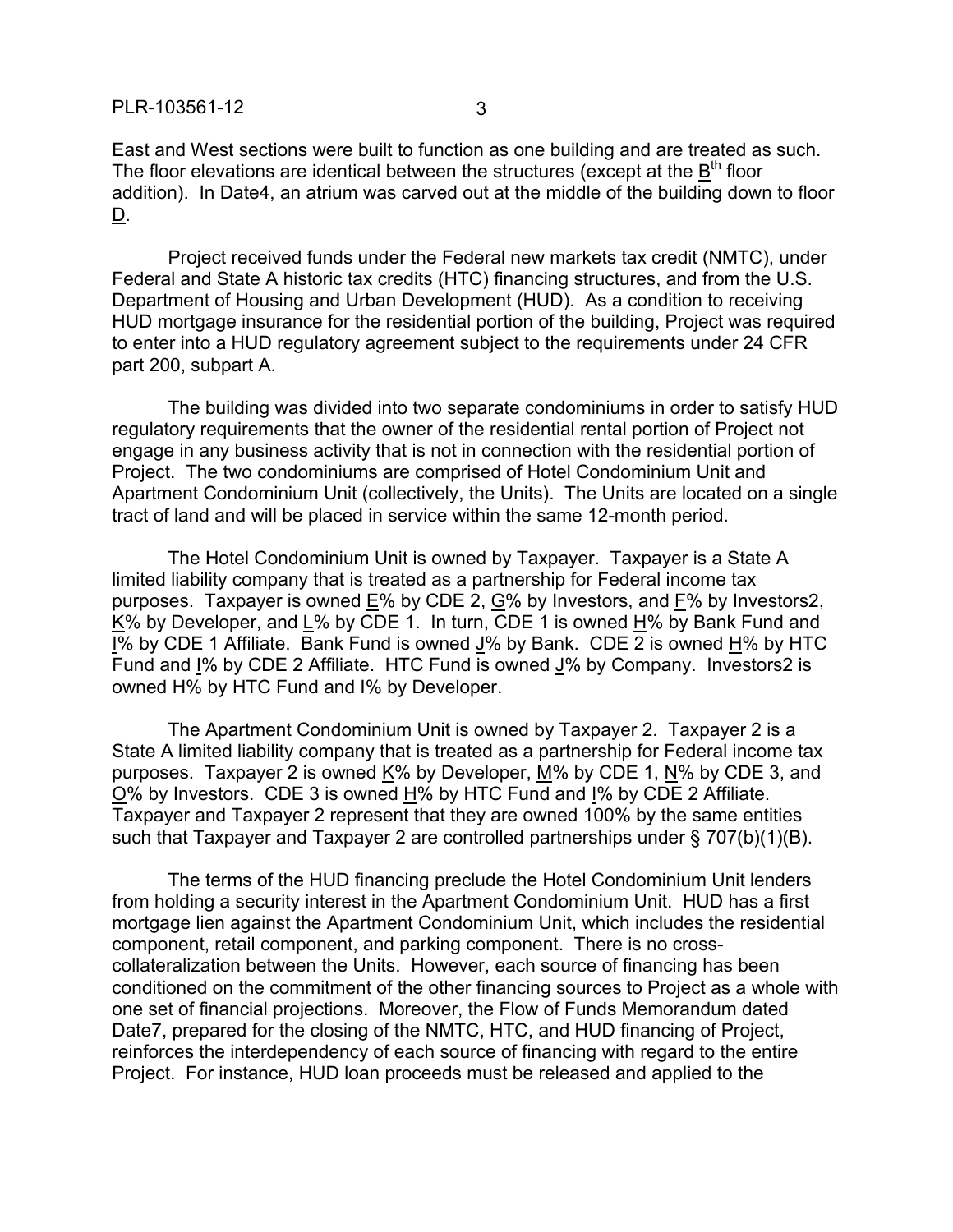acquisition of the Apartment Condominium Unit before any further funds will be released by the Hotel Condominium Unit lenders. Furthermore, the investment in Project by the members of the Units is underwritten on a combined basis, and to the extent the required return from the investment in Project is not achieved by the investment in Taxpayer 2, then the members expect and require that the return from the investment in Taxpayer offset the expected underperformance of Taxpayer 2.

On Date5, Taxpayer 2 entered into the HUD regulatory agreement which provided that the owner may not engage, except for natural persons, in any other business or activity, including the operation of any other rental project, or incur any liability or obligation not in connection with the project, without the prior written approval of the Secretary of HUD.

Apartment Condominium Unit consists of the residential component, retail component, and the parking component. The residential component consists of  $P$ apartment units and occupies all floors from floor Q and above. The retail component consists of approximately R square feet of commercial space and is located on the ground floor. The parking component consists of approximately S parking spaces, with spaces interspersed for residential tenants on the ground floor, the interior portion of floors T and U, and the garage. The garage is internal to the building with one entrance and exit for use by both residential tenants and hotel guests. There are approximately V parking spaces on the ground floor with a few spaces dedicated to the hotel manager and several other hotel personnel. The rest of the parking spaces are available for guests of the residential tenants or hotel guests on a non-reserved basis. Parking on interior floors T and U are reserved exclusively for residential tenants on a reserved parking space basis.

Hotel Condominium Unit occupies the perimeter of floors T and U, all of floors W and D, plus a portion of the lobby on the ground floor. Taxpayer entered into a longterm lease agreement with Taxpayer 2 to lease X parking spaces for the use of the hotel guests. The parking spaces are located in the garage and comprise about Y of the spaces available in the garage. The hotel parking spaces are in the center of the garage and are valet only.

The Apartment Condominium Unit and the Hotel Condominium Unit will have separate fitness centers for the apartment residents and hotel guests, respectively. However, apartment residents could use the Hotel Condominium Unit's fitness center and hotel guests could use the Apartment Condominium Unit's fitness center by accessing them through their respective lobbies.

In the Amended and Restated Master Declaration of Condominium and By-Laws, dated Date6, the Units share numerous common elements including, but not limited to, exterior envelope including masonry exterior and roofing, mechanical plant and distribution, plumbing distribution, fire protection system, and shared freight elevator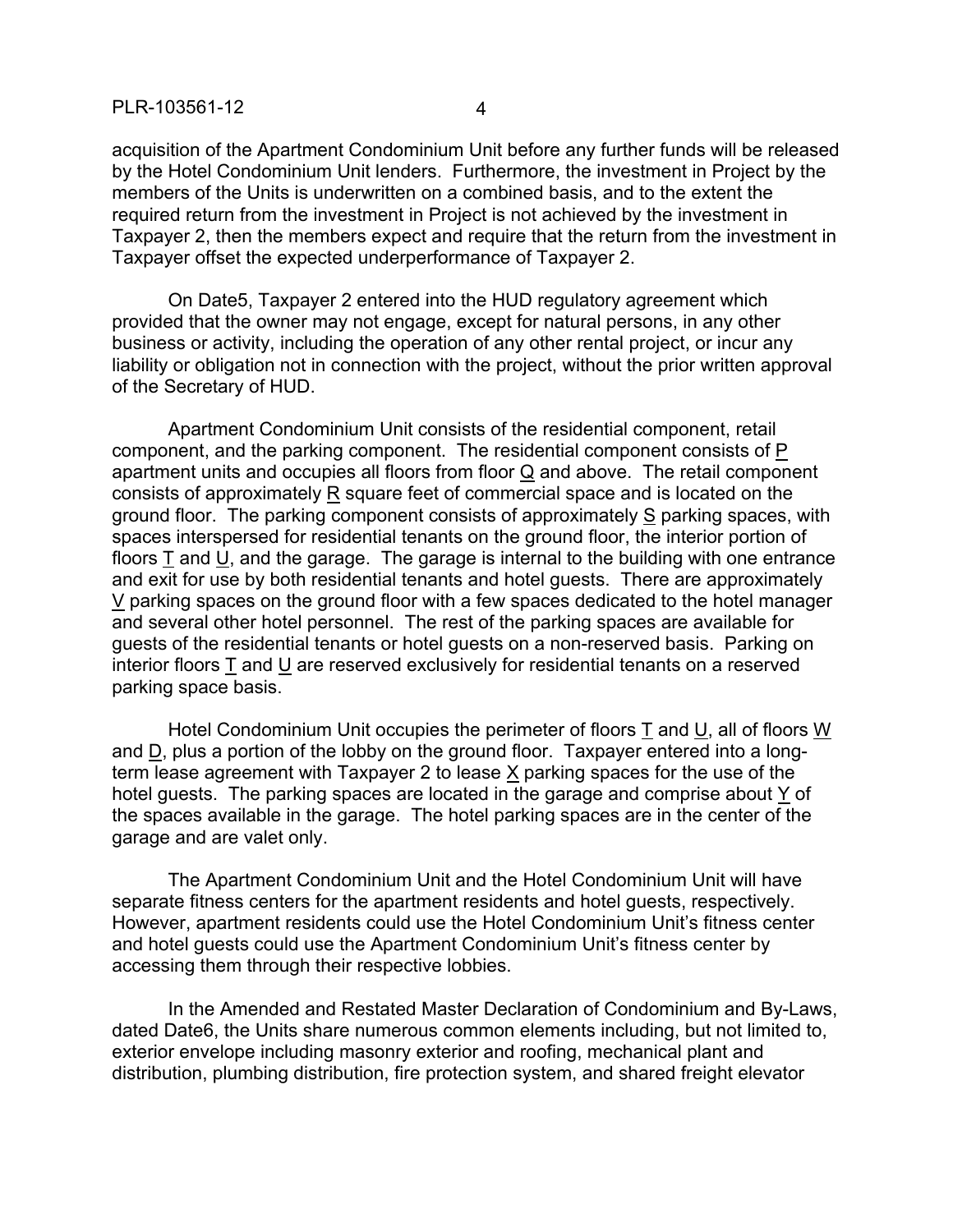and path of egress. The electrical service to the building is fed from the same utilityowned vault to a common electrical room in the basement of the building. There are separate meters for each Unit's consumption, but each component is fed from the same house meter. In addition, all sidewalks, walkways, driveways, elevators and stairwells are available for use by both the residential tenants and hotel guests.

Moreover, Project will be operated as one single, integrated building and marketed as a single mixed-use development. Both Units have been designed by the same architect and engineering team and the construction is being completed by the same general contractor and subcontractors. The building is designed as an integrated mixed-use development with common points of circulation and common paths of ingress and egress encouraging shared usage of amenities and parking.

Z elevators are for the exclusive use of the Hotel Condominium Unit and provide access to the hotel rooms on floors  $\underline{T}$  through  $\underline{D}$ .  $\underline{Z}$  separate elevators are for the exclusive use of the Apartment Condominium Unit and grant access to the residential floors and parking areas. AA of the Apartment Condominium Unit elevators grant access to the parking areas on floors T and U. One freight elevator provides access to all floors in the Hotel Condominium Unit and Apartment Condominium Unit.

All of each Unit is accessible to the other Unit, without exiting the building, via the respective lobbies. Hotel guests and apartment residents access the other Unit through secure points at the lobby level which then provide access to the floors in the other Unit. For instance, apartment residents can access the hotel through a key-card controlled glass door that connects the hotel and apartment lobbies. The connecting egress stairwells can access either Unit and there are secured doors on floor T and U that provide emergency access from the Hotel Condominium Unit components at the perimeter of these floors to the Apartment Condominium Unit parking component on these floors. These egress stairs are intended for emergency or maintenance use only.

For security purposes, only the apartment residents have direct access to the residential floors without going through the lobby. Thus, direct access to the garage is limited to the apartment residents and valet parking attendants.

A restaurant, part of the Apartment Condominium Unit, adjoins the hotel lobby and entry to the restaurant is through a glass door that remains open to ensure movement between the Units. An apartment resident can access the restaurant space by walking across the hotel lobby without having to leave the building.

Moreover, apartment residents may purchase maid services and room services from the hotel, and rent hotel rooms at favorable pricing. The residential tenants may also use the hotel valet service to park their car. The garden atrium, owned by the Apartment Condominium Unit, may be leased at little or no cost by the Hotel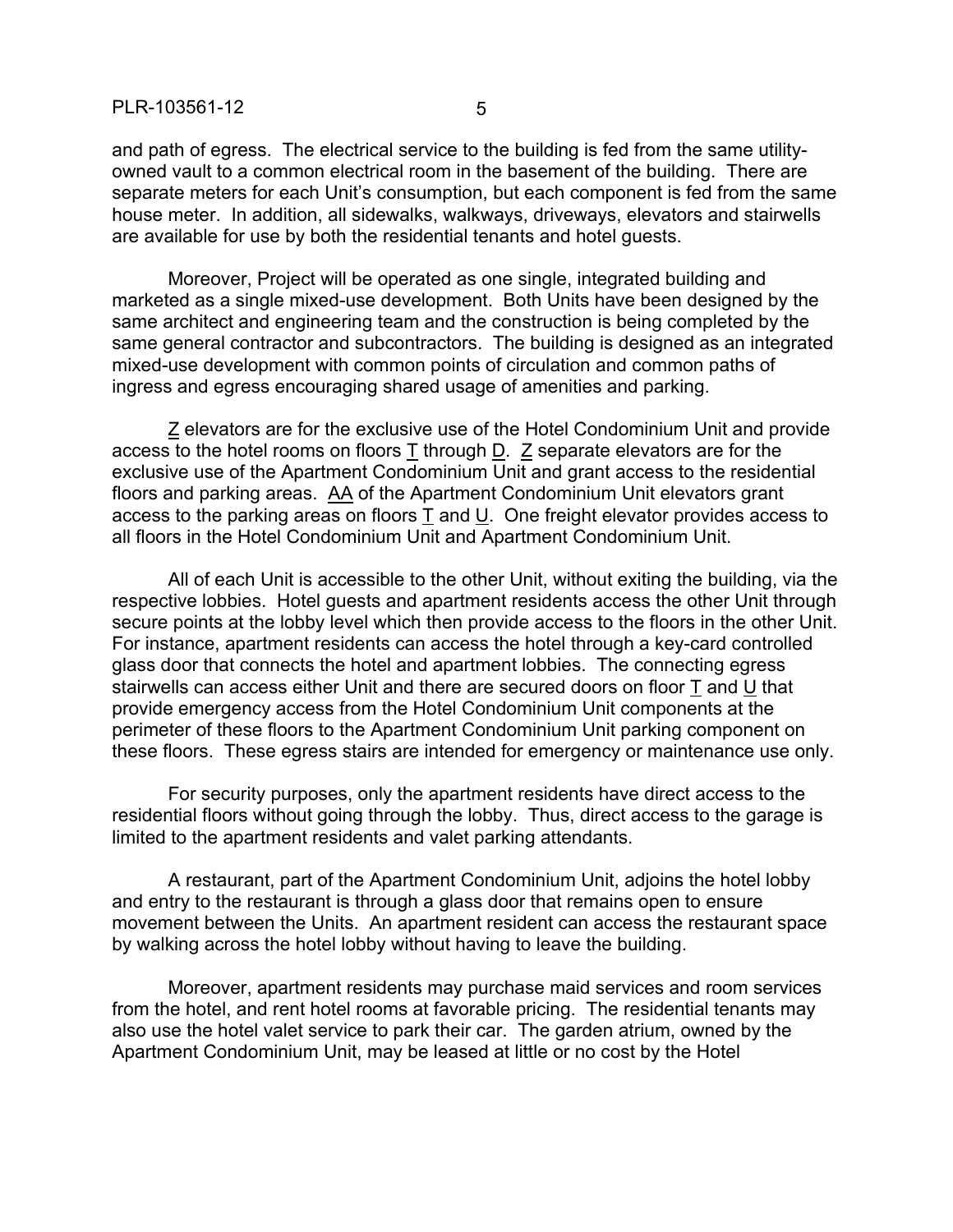Condominium Unit. These shared services produce additional synergies between the Units.

Project will have separate managers for the hotel, residential rental, and retail components but each manager will report to a project manager, an agent of Developer. The manager of each component is responsible for the leasing of space in their respective component and entering into service contracts that are specific to their component. For instance, the retail manager will enter into storefront maintenance and cleaning contracts.

However, the project manager is responsible for managing Project as a single building. For instance, the project manager will work with the manager of each component to arrive at leasing targets and operating budgets. The project manager is also responsible for entering into certain contracts for the building as a whole, such as for security, fire alarms, building maintenance, and elevator maintenance. Moreover, the project manager is also responsible for larger financial issues of the property, such as: conversion and closing of the construction loan to permanent loan for the Apartment Condominium Unit; refinancing the Hotel Condominium Unit debt; and consolidating component level reports prepared by the individual managers into a property level projection that includes cash and tax projections.

Also, the project manager is responsible for budgeting the entire Project, for making loan payments and distributions for both Units, and for managing the security concerns that arise from the interconnected nature of the uses of both Units. Moreover, the project manager works with the individual component managers to maximize the synergy of the uses of both Units. For instance, the project manager decides whether and how much of a discount Taxpayer should offer Taxpayer 2 for maid service, room service, or valet service to the residential tenants and whether and how much a discount Taxpayer 2 should offer Taxpayer for access to the atrium in the Apartment Condominium Unit.

Due to HUD regulatory requirements, Apartment Condominium Unit costs must be separate from other aspects of Project. For instance, Apartment Condominium Unit has a separate construction budget and construction contract. Therefore, the Hotel Condominium Unit and the Apartment Condominium Unit will maintain separate entities, separate sets of books and records, separate income statements, balance sheets, and tax returns. However, interim accounting reports and operating projections for the Units are reviewed internally by Developer as one Project on a monthly basis. In addition, the financial statements are prepared for Project as a whole.

Financial statements that combine information from both Units are vital to analyze the overall return on investment for the owners of both Units. In order to achieve the required return on investment, the partnership agreements permit crosscollateralization of distributable cash flow of the Units. For instance, if there is a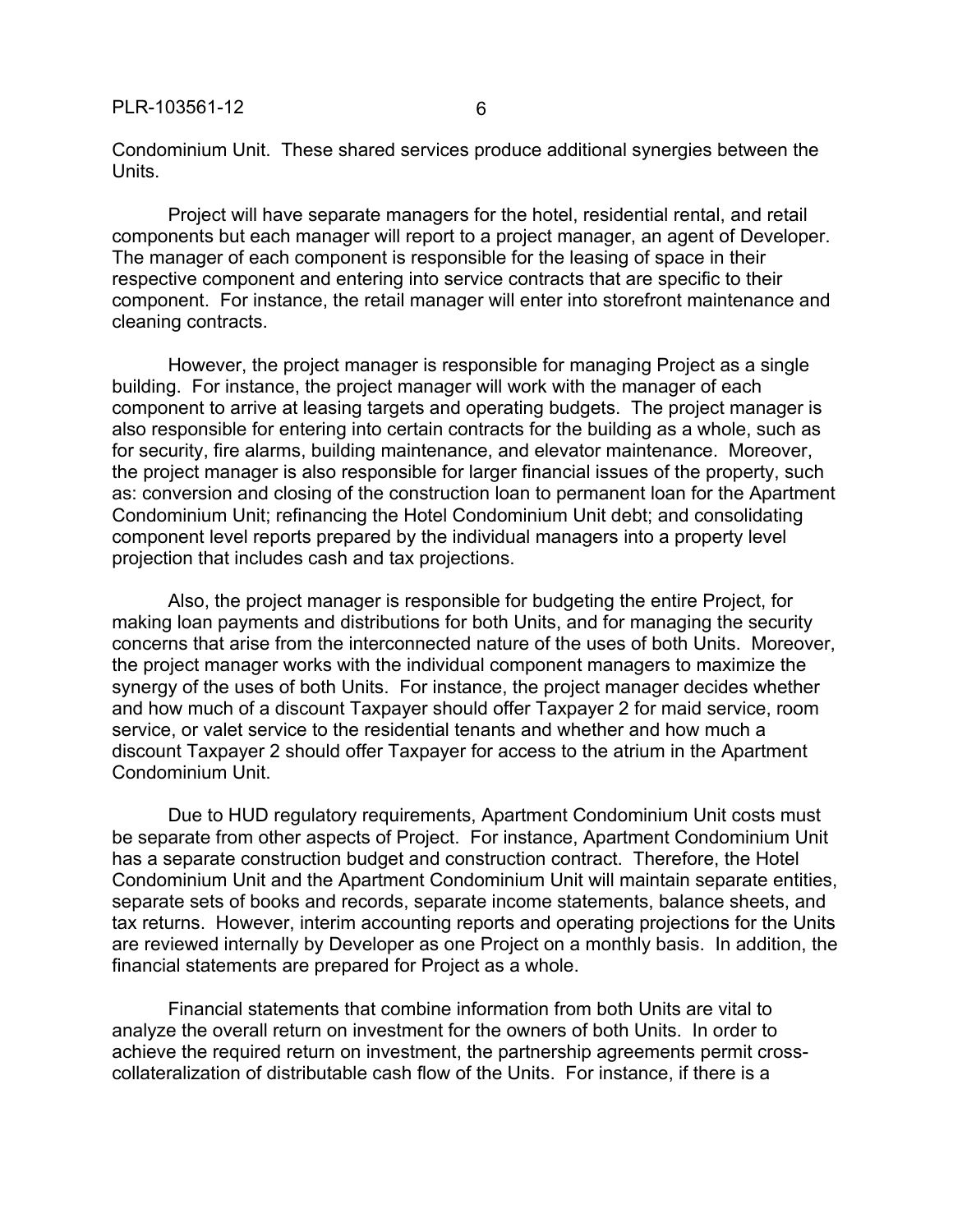shortfall in actual distributable cash flow from Taxpayer 2 to an investor, the investor can look to Taxpayer to receive their allocable distributable cash flow. RULINGS REQUESTED

Taxpayer and Taxpayer 2 request the Internal Revenue Service issue the following rulings:

(1) Apartment Condominium Unit and Hotel Condominium Unit may be treated as a single building for purposes of determining whether Project (and its structural components) is residential rental property or nonresidential real property under § 168(e)(2).

(2) Apartment Condominium Unit and Hotel Condominium Unit may be treated as a single item of section 1250 property for purposes of § 1250.

## LAW AND ANALYSIS

Section 168(e)(2) defines the terms "residential rental property" and "nonresidential real property" for purposes of determining depreciation under § 168. Section 168(e)(2)(A)(i) provides that the term "residential rental property" means any building or structure if 80 percent or more of the gross rental income from such building or structure for the taxable year is rental income from dwelling units. For this purpose, § 168(e)(2)(A)(ii) provides that the term "dwelling unit" means a house or apartment used to provide living accommodations in a building or structure, but does not include a unit in a hotel, motel, or other establishment more than one-half of the units in which are used on a transient basis.

Section 168(e)(2)(B) provides that the term "nonresidential real property" means section 1250 property which is not (i) residential rental property, or (ii) property with a class life of less than 27.5 years.

Section 168(i)(12) provides that the term "section 1250 property" has the meaning given such term by § 1250(c). Section 1250(c) provides that the term "section 1250 property" means any real property (other than section 1245 property, as defined in § 1245(a)(3)) that is or has been property of a character subject to the allowance for depreciation provided in § 167. See also § 1250-1(e) of the Income Tax Regulations.

Section 1.1250-1(a)(2)(ii) provides that, for purposes of applying depreciation recapture rules of § 1250, the facts and circumstances of each disposition is considered in determining what is the appropriate item of section 1250 property. In general, a building is an item of section 1250 property, but in an appropriate case more than one building may be treated as a single item. For example, if two or more buildings or structures on a single tract or parcel (or contiguous tracts or parcels) of land are operated as an integrated unit (as evidenced by their actual operation, management,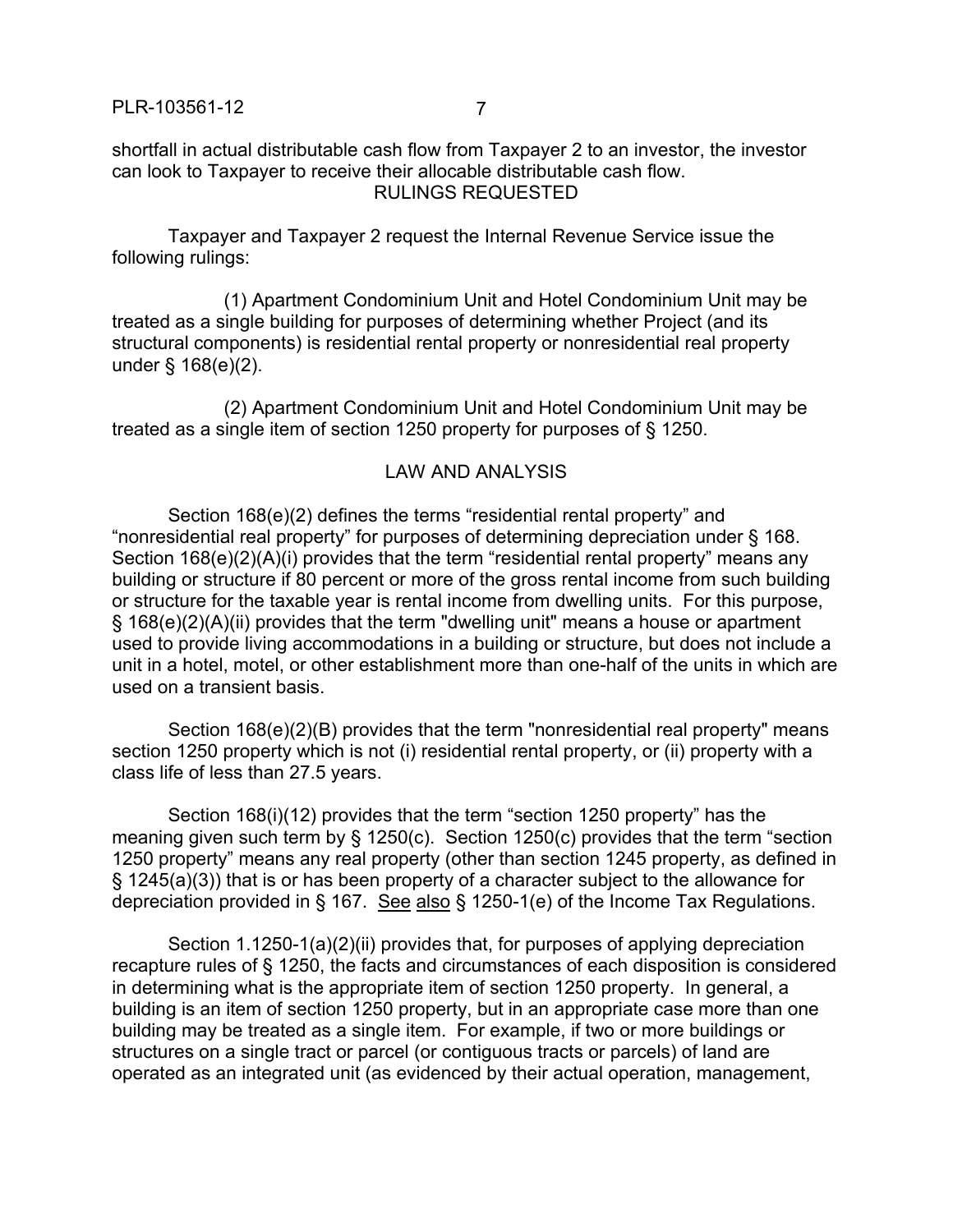PLR-103561-12 8

financing, and accounting), they may be treated as a single item of section 1250 property.

Section 168(e)(2)(A) was amended by § 11812(b)(2)(A) of the Revenue Reconciliation Act of 1990, Pub. L. 101-508, 1991-2 C.B. 484, 543 (the "1990 Act"). Prior to this amendment, § 168(e)(2)(A) provided that the term "residential rental property" has the meaning given such term by § 167(j)(2)(B).

Prior to the enactment of the 1990 Act, § 167(j)(2)(B) provided in pertinent part that a building or structure shall be considered to be residential rental property for any taxable year only if 80 percent or more of the gross rental income from such building or structure for such year is rental income from dwelling units (within the meaning of former  $\S$  167(k)(3)(C)).

Former § 1.167(j)-3(b)(1)(ii) provided that in any case where two or more buildings or structures on a single tract or parcel (or contiguous tracts or parcels) of land are operated as an integrated unit (as evidenced by their actual operation, management, financing, and accounting), they may be treated as a single building for purposes of determining whether the building or structure is residential rental property.

Thus, for purposes of determining if Apartment Condominium Unit and Hotel Condominium Unit are residential rental property or nonresidential real property under § 168(e)(2), these buildings may be treated as a single building when they are on a single tract of land or parcel (or contiguous tracts or parcels) and they are operated as a single integrated unit. For making the latter determination, the relevant factors are the actual operation, management, financing, and accounting for the buildings. See § 1.1250-1(a)(2)(ii); see also former § 1.167(j)-3(b)(1)(ii).

In this case, Taxpayer and Taxpayer 2 represent that the Units are located on the same single tract of land, located at A. Further, the Apartment Condominium Unit and Hotel Condominium Unit are contained in one physical building.

Because of the HUD financing, Taxpayer and Taxpayer 2 represent that the HUD regulatory requirements are the reason that the ownership of the Apartment Condominium Unit and Hotel Condominium Unit is separated into two partnerships, Taxpayer and Taxpayer 2. Taxpayer and Taxpayer 2 also represent that they are owned 100% by the same entities and are controlled partnerships under § 707(b)(1)(B). These facts support treating Taxpayer and Taxpayer 2 as being allowed to qualify the Units as a single building under § 168(e)(2) provided that the Apartment Condominium Unit and the Hotel Condominium Unit are operated as a single integrated unit. This determination is made by evaluating the actual operation, management, financing and accounting for Project. We recognize, however, that integration of certain business activities of the Units is constrained by the limitations imposed by the HUD regulatory requirements.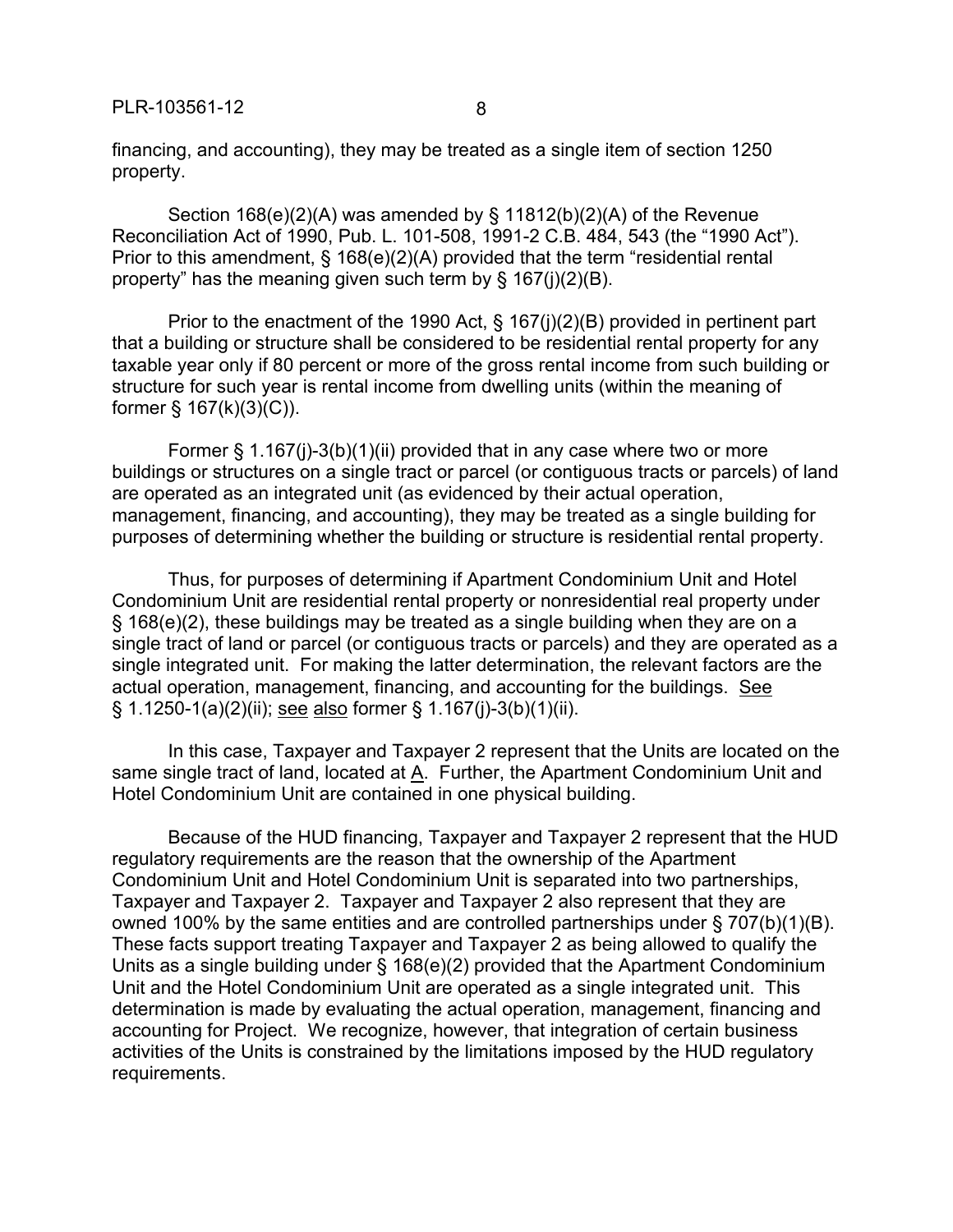without going through the lobby.

With regard to the operation of Project, Taxpayer and Taxpayer 2 represent that the entire Project will be placed in service within the same 12-month period. The same engineering and architectural teams are involved in the renovation of both Units and both Units are being completed by the same general contractor and subcontractors. Project will operate as a single integrated building with common points of circulation and common paths of ingress and egress encouraging shared usage of amenities and parking. All of each Unit is accessible to the other, without exiting the building, via the respective lobbies. However, for security reasons, separate elevators will be used for each Unit, and only the apartment residents have direct access to the residential floors

Moreover, one freight elevator provides access to all floors in the Hotel Condominium Unit and Apartment Condominium Unit. Hotel guests and apartment residents access the other Unit through secure points at the lobby level which then provide access to the floors and fitness center in the other Unit, as well as to the retail and restaurant space on the ground level.

Moreover, apartment residents may purchase maid services and room services from the hotel, and rent hotel rooms at favorable pricing. The apartment residents may also use the hotel valet service to park their car. The garden atrium, owned by the Apartment Condominium Unit, may be leased at little or no cost by the Hotel Condominium Unit.

With regard to management of Project, Taxpayer and Taxpayer 2 represent that a single project manager is responsible for entering into certain contracts on behalf of the whole building. For instance, the project manager contracts for fire alarm monitoring, sprinkler testing and maintenance, heating and cooling maintenance, building security, elevator repair and maintenance, and bidding for casualty insurance, snow removal, and landscaping contracts. The individual components are responsible for entering into contracts that are specific to their respective component. Moreover, the project manager coordinates with the manager of each component to arrive at leasing targets and the operating budget for Project, and makes loan payments and distributions for both Units. Further, the project manager works with the individual component managers to maximize the synergy of the uses of both Units. For instance, the project manager decides whether and how much of a discount Taxpayer should offer Taxpayer 2 for maid service, room service, or valet service to the residential tenants and whether and how much a discount Taxpayer 2 should offer Taxpayer for access to the atrium in the Apartment Condominium Unit.

With regard to financing of Project, Taxpayer and Taxpayer 2 represent that separate funding was used for the Apartment Condominium Unit and the Hotel Condominium Unit. Project is not cross-collateralized because the terms of the HUD financing preclude the Hotel Condominium Unit lenders from holding a security interest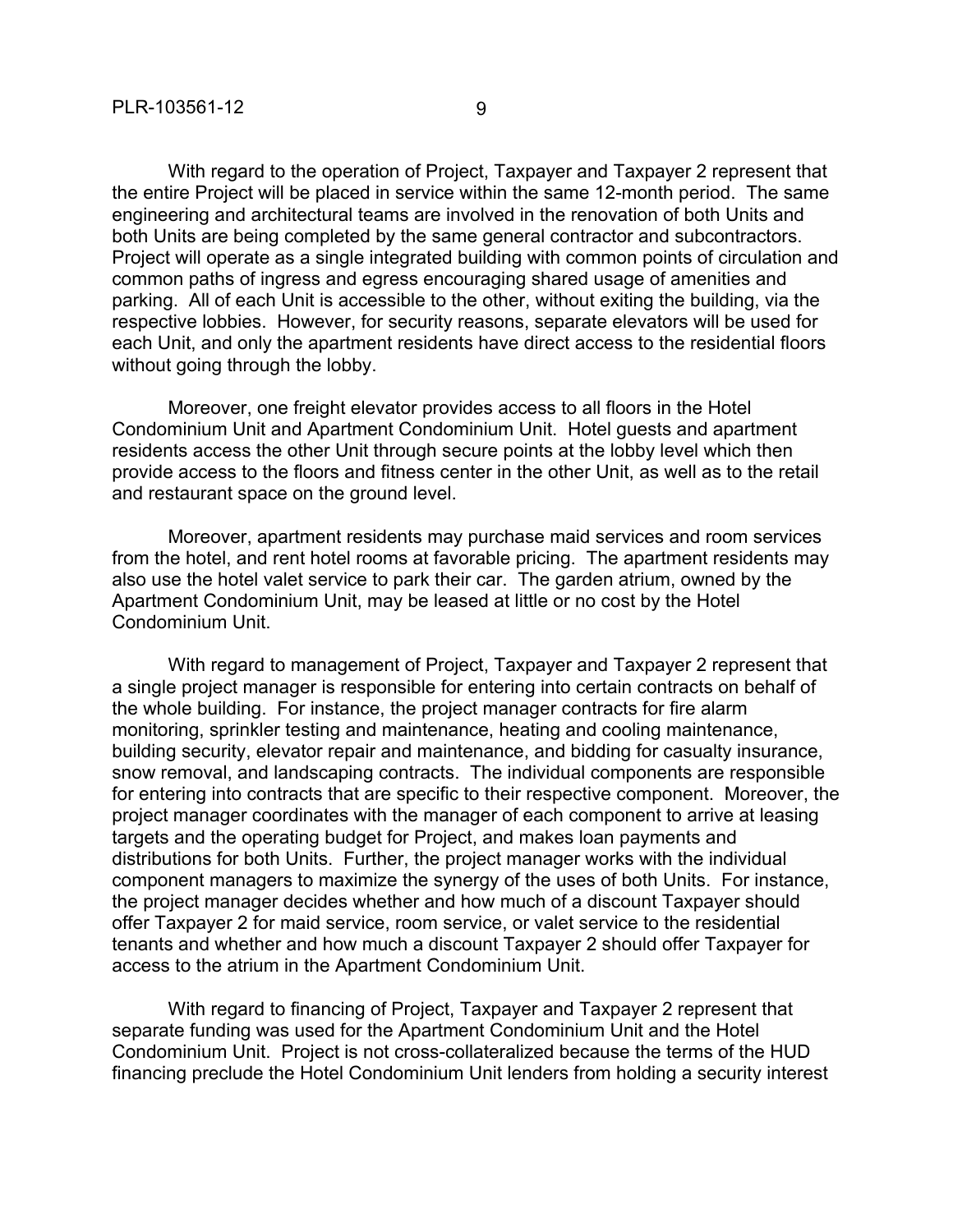in the Apartment Condominium Unit. However, funding for Project was otherwise interrelated and interdependent. Each source of financing for Project is conditioned on the commitment of the other financing sources to Project as a whole with one set of financial projections. Also, the Flow of Funds Memorandum dated Date7, shows the interdependency of each source of financing for the entire Project. For example, HUD loan proceeds must be released and applied to the acquisition of the Apartment Condominium Unit before any further funds will be released by the Hotel Condominium Unit lenders.

Further, the Units are owned directly or indirectly by the same investors, and these investors contributed substantial equity to Taxpayer and Taxpayer 2 to finance the construction of Project. The investors view Project as a single enterprise. As such, the investment in Project is underwritten on a combined basis, and to the extent an investor's required rate of return is not achieved by the investment in Taxpayer 2, then the investors expect and have required that the return from the investment in Taxpayer offset the expected underperformance of Taxpayer 2.

Finally, with regard to the accounting for Project, Taxpayer and Taxpayer 2 represent that due to HUD regulatory requirements, Apartment Condominium Unit must maintain separate cost reports. Therefore, Hotel Condominium Unit and Apartment Condominium Unit will maintain separate sets of books and records, separate income statements, balance sheets, and tax returns. However, Developer will review, on a monthly basis, interim accounting reports and operating projections that consist of combined financial information from both Units. In addition, the financial statements are prepared for Project as a whole. The combined financial statements are used by Developer and the partners to manage operations and analyze overall return on investment for the partners in both Units.

Taxpayer's and Taxpayer 2's facts and representations about the operation, management, financing, and accounting of Project show that the two condominiums (Hotel Condominium Unit and the Apartment Condominium Unit) composing Project are to be operated as a single integrated unit.

## **CONCLUSIONS**

Based solely on the facts and representations submitted and the relevant law and analysis as set forth above, we conclude that the:

(1) Apartment Condominium Unit and Hotel Condominium Unit may be treated as a single building for purposes of determining whether the building (and its structural components) is residential rental property or nonresidential real property under § 168(e)(2).